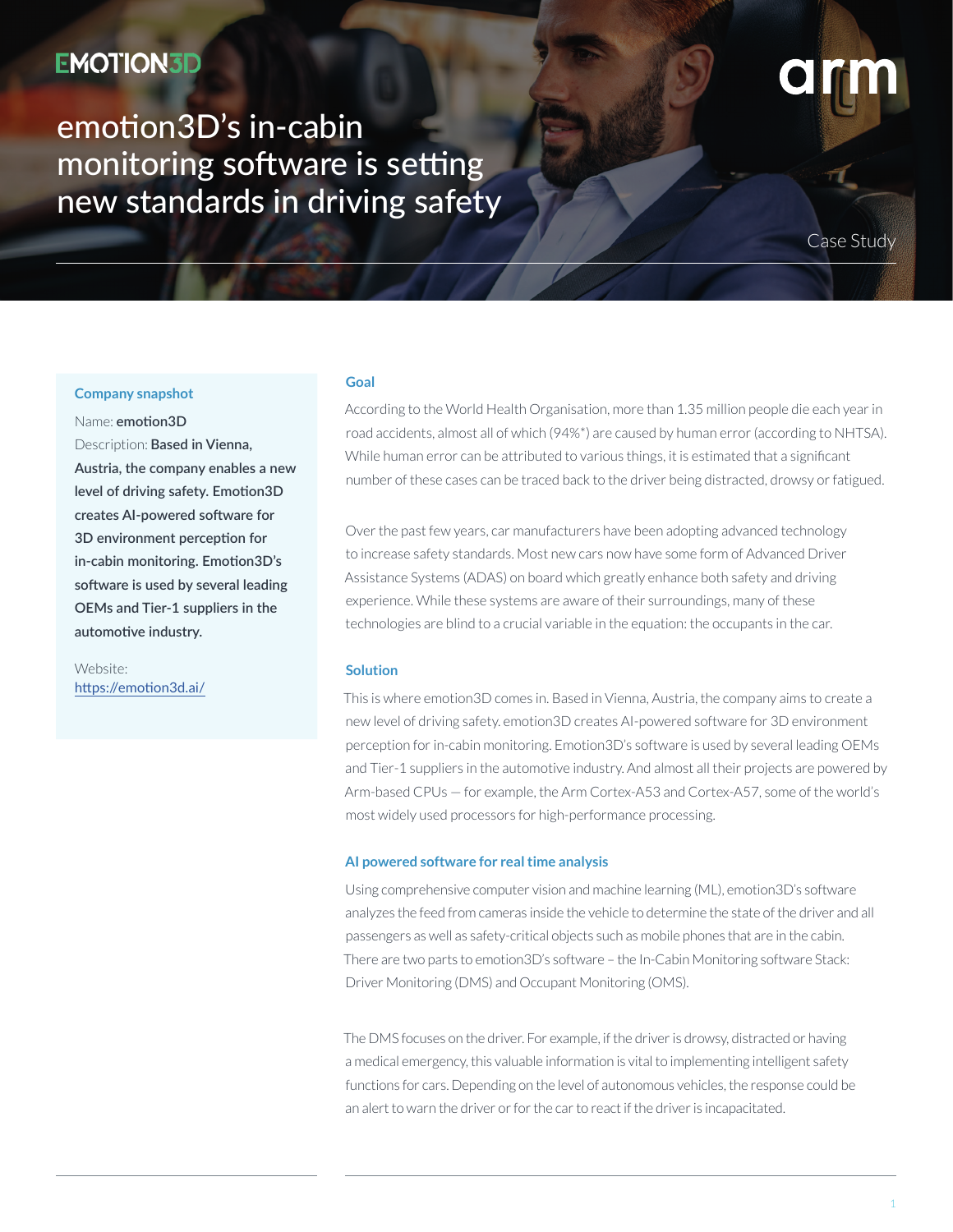Since an immediate response is critical in such instances, emotion3D's ML algorithms are highly optimized and run in real-time on low-power embedded devices with a high level of accuracy. This data and analysis are the basic building blocks for intelligent safety and user experience functions in cars.

#### **The Arm advantage**

An increasing number of governments and automotive institutions recognize in-cabin monitoring as a primary safety system. This awareness means many of the use-cases and projects emotion3D is working on now will become mandatory in the near future. The software is required to support safety standards as well be appealing to manufacturers. Arm's technology enables emotion3D to cater to both these requirements by delivering the following benefits:

- **1.** Extremely high accuracy: emotion3D's software is highly accurate and robust, which is essential for a safety-critical applications.
- **2.** Low-cost, high-performance: The complete software stack is optimized to run natively on Arm CPUs which provide a strong cost advantage while not compromising on performance.
- **3.** Flexibility: emotion3D ensures a very comprehensive solution to in-cabin monitoring and supports a wide range of cameras and sensors. This enables a broad selection of use cases and allows to quickly tailor their software to partners' and customers' preferred hardware.

"Arm's processors are mature, well-tested and the most widely used in the industry. This makes it extremely attractive to software suppliers like us because we only need to optimize the software once to deploy in a wide range of platforms. From the pilot test to the product, it makes the process faster and simpler for our customers."

Florian Seitner, CEO of emotion3D

#### **The future of safety for autonomous vehicles**

"We are aiming to provide a completely new level of driving safety and user experience. Even in a future with fully autonomous cars, our solution remains important and relevant. In fully autonomous cars, it would become important to know where the occupants are in case of an emergency, especially since they will have the freedom to move around more," says Florian.

Emotion3D's software can detect and track every occupant and object within the car. This creates not just enhanced driving safety but also comfort within the car for all occupants.